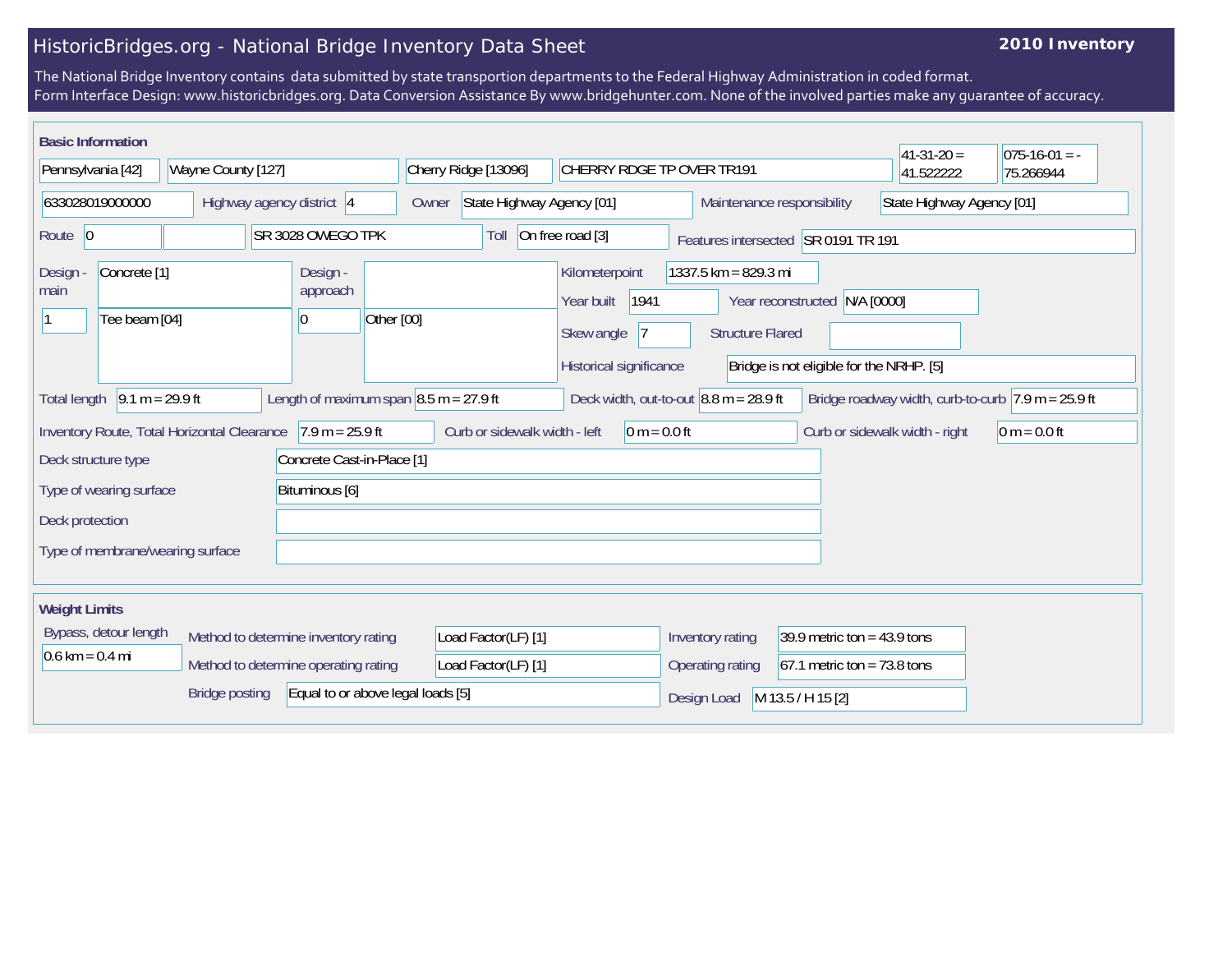| <b>Functional Details</b>                                                                                |                                                          |                                                  |                                                                                 |
|----------------------------------------------------------------------------------------------------------|----------------------------------------------------------|--------------------------------------------------|---------------------------------------------------------------------------------|
| 2397<br>Average daily truck traffi 6<br>Average Daily Traffic                                            | Year 2008<br>%                                           | Future average daily traffic                     | 2936<br>2029<br>Year                                                            |
| Minor Collector (Rural) [08]<br>Road classification                                                      | Lanes on structure 2                                     |                                                  | Approach roadway width<br>$7.3 m = 24.0 ft$                                     |
| Type of service on bridge Highway [1]                                                                    | Direction of traffic 2 - way traffic [2]                 |                                                  | Bridge median                                                                   |
| No parallel structure exists. [N]<br>Parallel structure designation                                      |                                                          |                                                  |                                                                                 |
| Type of service under bridge                                                                             | Highway, with or without ped Lanes under structure<br> 2 | Navigation control                               | Not applicable, no waterway. [N]                                                |
| $0 = N/A$<br>Navigation vertical clearanc                                                                |                                                          | Navigation horizontal clearance $ 0 = N/A $      |                                                                                 |
| Minimum navigation vertical clearance, vertical lift bridge $\vert$ 0 m = 0.0 ft                         |                                                          | Minimum vertical clearance over bridge roadway   | $10 m = 32.8 ft$                                                                |
| Minimum lateral underclearance reference feature Highway beneath structure [H]                           |                                                          |                                                  |                                                                                 |
| Minimum lateral underclearance on right $2.8$ m = 9.2 ft                                                 |                                                          | Minimum lateral underclearance on left $0 = N/A$ |                                                                                 |
| Minimum Vertical Underclearance   5 m = 16.4 ft                                                          |                                                          |                                                  | Minimum vertical underclearance reference feature Highway beneath structure [H] |
| Appraisal ratings - underclearances Meets minimum tolerable limits to be left in place as is [4]         |                                                          |                                                  |                                                                                 |
| <b>Repair and Replacement Plans</b>                                                                      |                                                          |                                                  |                                                                                 |
| Type of work to be performed                                                                             | Work to be done by contract [1]<br>Work done by          |                                                  |                                                                                 |
| Replacement of bridge or other structure because<br>of substandard load carrying capacity or substantial | Bridge improvement cost<br>$\overline{0}$                | Roadway improvement cost                         | 0                                                                               |
| bridge roadway geometry. [31]                                                                            | Length of structure improvement                          | $9 m = 29.5 ft$                                  | Total project cost<br>$\vert$ 0                                                 |
|                                                                                                          | Year of improvement cost estimate                        | 2009                                             |                                                                                 |
|                                                                                                          | Border bridge - state                                    |                                                  | Border bridge - percent responsibility of other state                           |
|                                                                                                          | Border bridge - structure number                         |                                                  |                                                                                 |